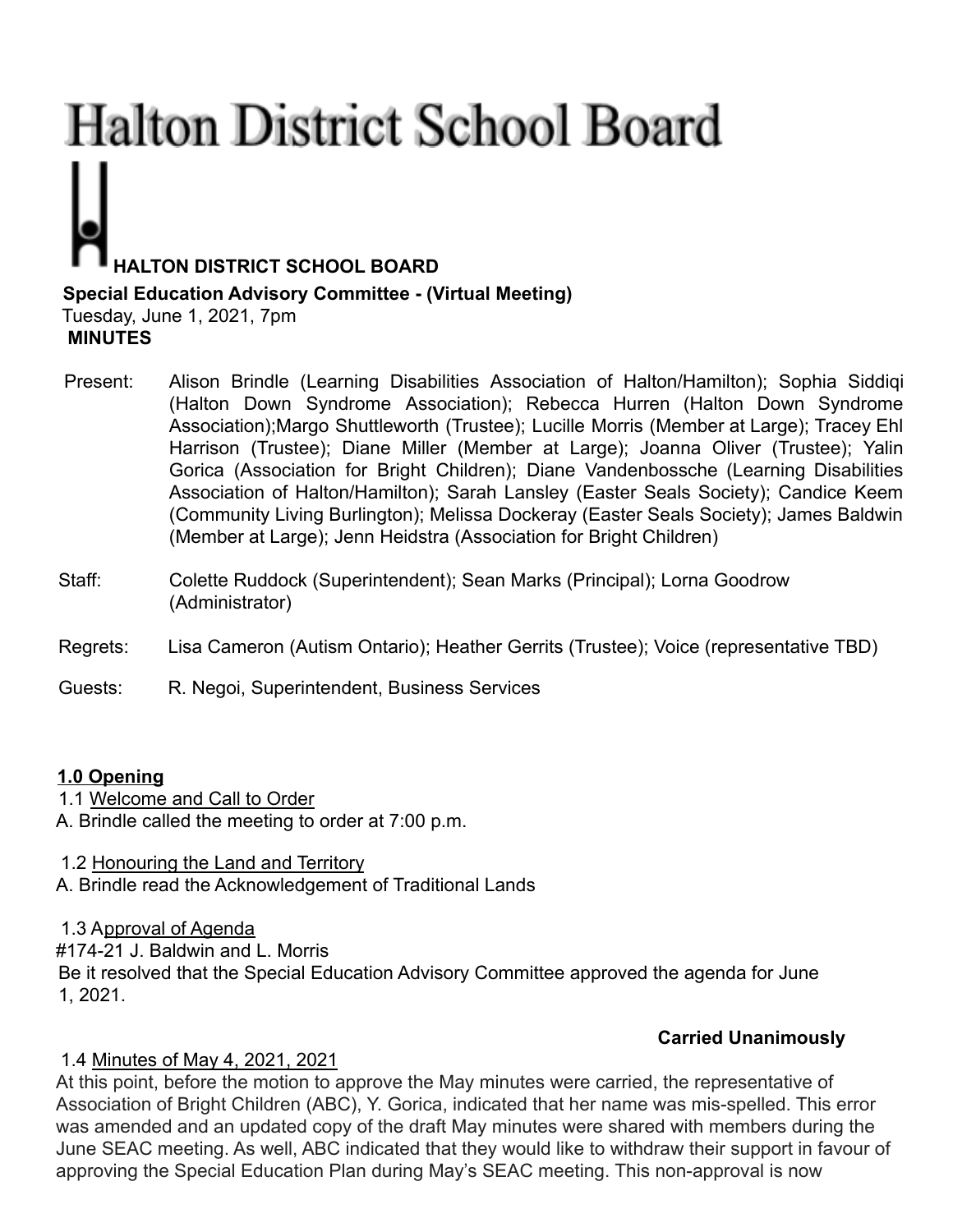recorded during the June 1, 2021 SEAC meeting. ABC at this point, shared their Minority Report and once it is submitted to the Board,it will be added as an appendix into the Special Education Plan. #175-21 D. Vandenbossche and T. Ehl Harrison

Be it resolved that the minutes for the meeting of the Special Education Advisory Committee for May 4, 2021 now be approved.

### **Carried Unanimously**

### **2.0 Action**

2.1 A presentation on the Board's budget was made by R. Negoi, Superintendent of Business Services. There was an opportunity for a Q&A after the presentation was made.

#### **3.0 SEAC Discussion/Question Period**

There was a discussion and interest regarding the new Student Well-Being Department. SEAC has requested that the new Superintendent, once appointed, present at a SEAC meeting in the fall of 2021 with an update.

At this point S. Miller joined the meeting to thank all SEAC members for their work they do for the Board. The Board appreciates your honesty and transparency over the years. A. Brindle thanked Director Miller on behalf of all SEAC members for his support on SEAC and to enjoy his "next chapter".

Y. Gorica suggested if budget funds could be allocated to develop a manual for the SEAC Committee on SEACs policies and by-laws. C. Ruddock thanked Y. Gorica for the suggestion. We could definitely look at an onboarding package that is self directed so members can learn about SEACs policies and by-laws. J. Baldin suggested a google site or guide of some sort and is willing to assist in developing this.

#### **4.0 Communication to SEAC**

#### 4.1 Superintendent's Report - June 1, 2021

- 1. **Red shirt day for Easter Seals -** This week is National AccessAbility Week to promote awareness about accessibility and inclusion - tomorrow is Red Shirt day for Easter Seals. For more information - see Easter Seals website.
- 2. **Summer Learning** In addition to the Summer School offerings through Gary Allan, Special Education Services has a range of offerings for students with special education needs.
	- 1. Assistive Technology

**AT Summer School (Grades 3-8):** This program will build independence in leveraging Assistive Technology software to access the curriculum. Participants will engage in activities to gain proficiency in the use of the Google Suite (Drive, Docs, Slides) and extensions (Read & Write, EquatI0, PDF Reader) with a focus on communication, planning, and organization.

**End of Summer AT Crash Course - August 30th -September 2nd Only (Grades 3-12):** This program will provide a condensed review of Assistive Technology software available to students. Participants will engage in activities to gain proficiency in the use of Google extensions (Read & Write, EquatI0, PDF Reader) with a focus on communication, planning, and organization.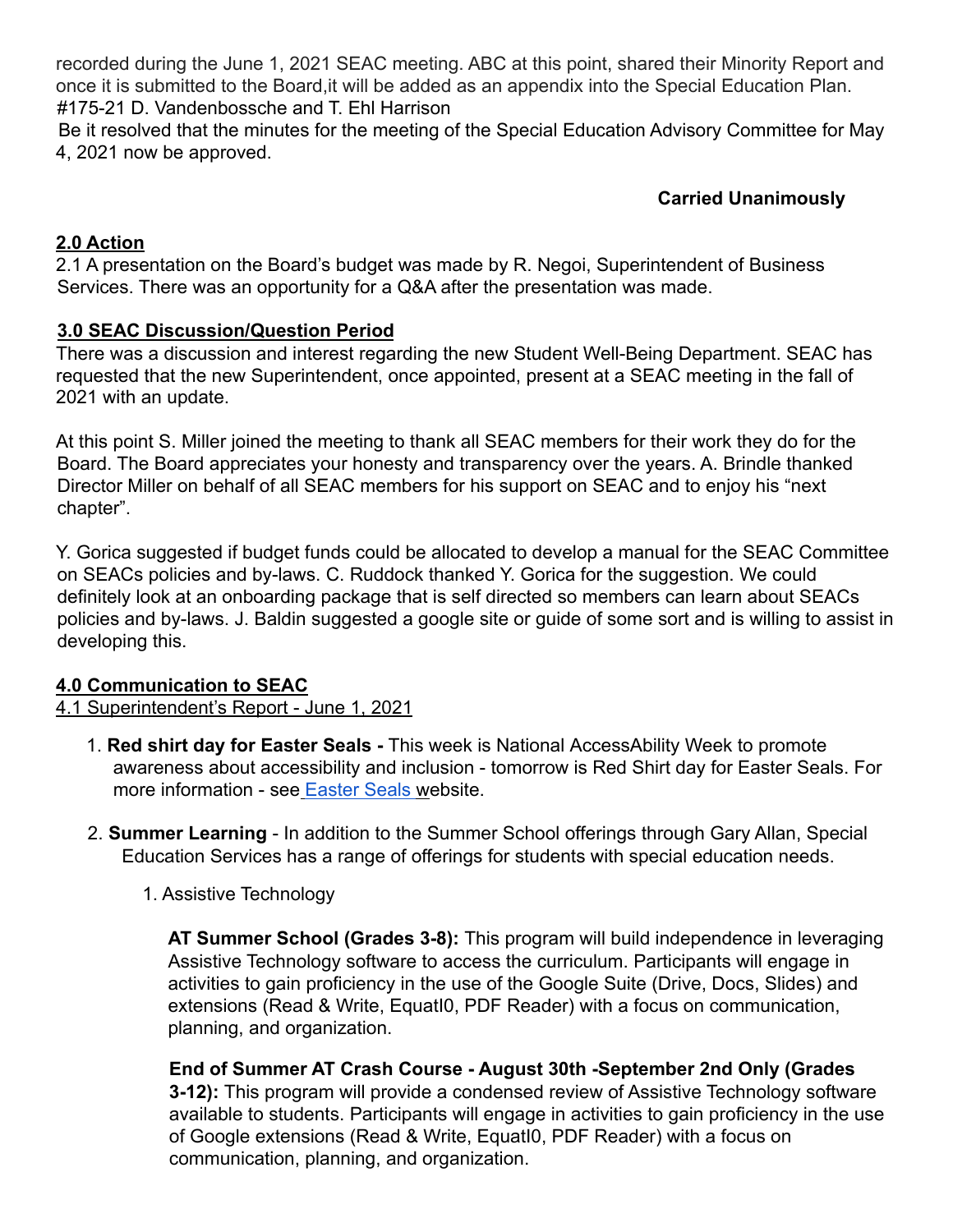2. Autism

**Preparing for Kindergarten (Grades JK/SK):** This course is intended to introduce students diagnosed with Autism to the routines and expectations of the Kindergarten Program. This course will provide students with opportunities to further develop in the areas of learning routines and participating in structured play opportunities as well as being introduced to the use of visual supports. Emphasis will be placed on skills to increase social/emotional coping skills and to help students acclimatize to a Kindergarten setting. The course may include and is not limited to: practicing the key components of a daily schedule and routine (arrival, cubby, circle, free play, washroom/hand hygiene, Nutrition Break, lining up, transitions to and from one setting to another, alerting cues and preparing for home time).

**Functional Communication and Language Development (Grades JK-3):** Students in the Communication Program This course is intended to engage students currently enrolled in a Communication Program (SK - Grade 3) who have a current IEP from their 2020-2021 academic year. This course will provide students with opportunities to further develop their functional communication skills, and language development. The course will include theme based summer activities (e.g., water play, sports, camping, bugs, cooking), using hands-on learning, music and movement imitation, and turn taking games. This course will focus on functional communication development and learning will be structured around the use of Google Slides and modelling skills during one on one synchronous learning. The format of this course will incorporate both synchronous learning using Google Meet and asynchronous learning using Google Classroom resources. Daily programming would include 2 group sessions running for 1 hour each with a half hour prep period each day. Each hour session would include 4 students at preset time slots.

**Peers Training (Grades 7-8):** Virtually delivered Program targeting social skills for adolescents with Autism. Ideally includes parent participation.

**Peers Program for Teens (secondary):** Virtually delivered Social Skills Curriculum targeting Adolescents with Autism.

3. Gifted

**Design Thinking: Problem Solving Projects for Gifted Learners (Grades 1-8):** Working through the problem solving process with peers with Design Thinking Projects, Design and Maker, Math, coding, and creative writing challenges.

4. Language Impairment

**Stories, Crafts and Language, Oh My! (Grades JK-1):** This course is targeted towards students who were participants/candidates for KELLP/ELPhA. However, students without a formal diagnosis or IEP may be an appropriate candidate if they have had SLP support/intervention. Children will explore theme based units centered around a book and a related craft/activity. The book will be used to support the development of vocabulary, sequencing, narrative retell, procedural explanations, following directions, inferencing/predicting, question comprehension, phonological awareness and grammar.

5. Learning Disability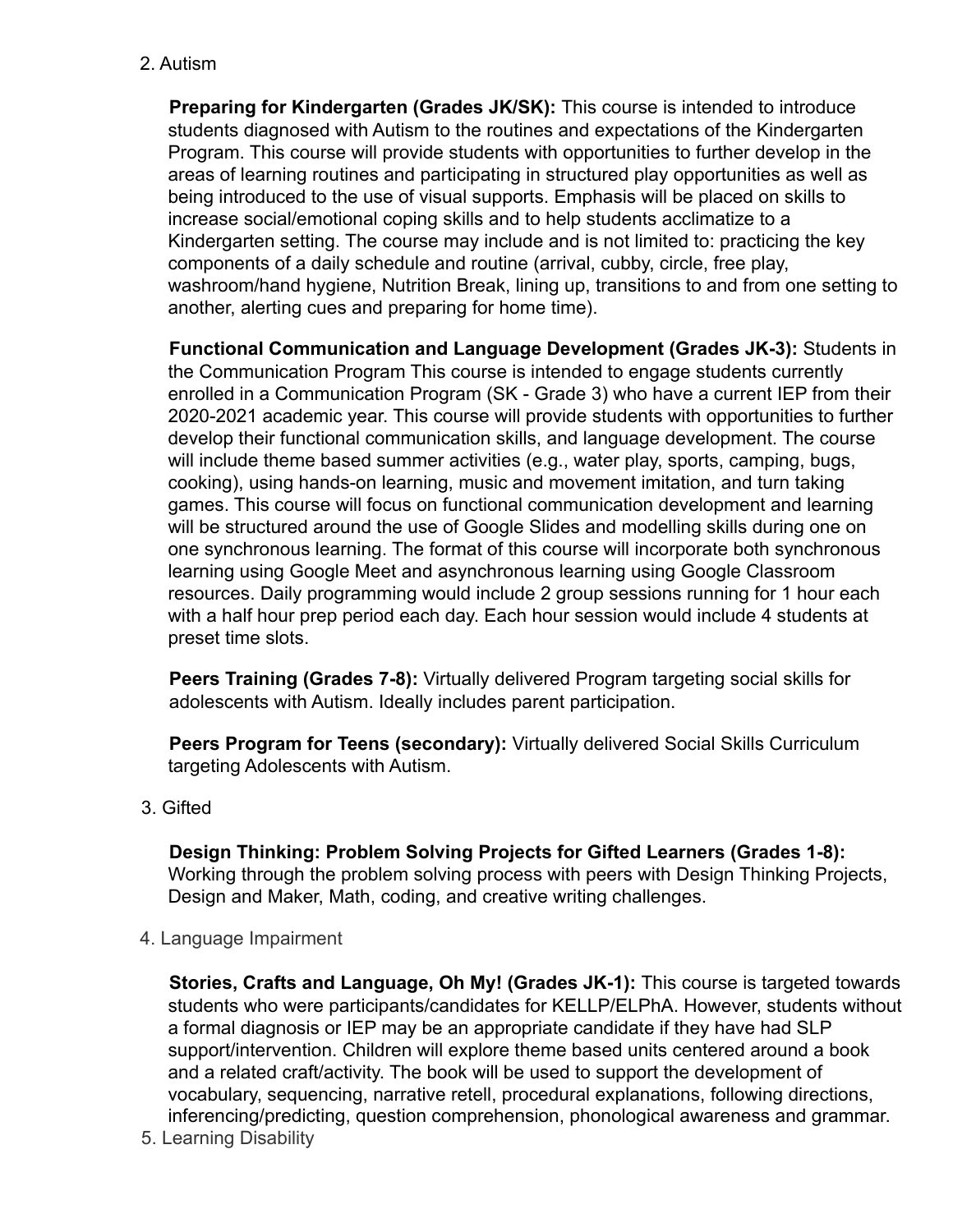**LD Structured Reading Booster (Grades 4-8)** \*ONLY for students who are ALREADY in a Structured Reading Program (with an Itinerant Reading Teacher) in Self-Contained LD classes: Students will develop their base reading skills that they have been working on all year. The Structured Reading Program will focus on 2 main goals: 1. strengthening phonological awareness skills (deleting and changing sounds in words) 2. learning new skills in decoding (reading) All students will have daily, one on one sessions with the teacher that targets their individual goals.

**Comprehending Fiction( Grades 4-8):** Students with a learning disability in reading comprehension often need to tackle fiction 1 - 2 sentences at a time to start. In this course, the teacher will read age level texts orally to the group and clarify their comprehension by focusing on 3 areas: -Tier 2 vocabulary (words seldom spoken, but often found in literary works) -Grammatical sentence structures used primarily in written texts -The difference between making predictions (I think I know what will happen) and making inferences (I figured it out).

**Sentence Formation (Grades 1-8):** Students with an LD in writing often struggle with writing grammatical sentences. They might write sentence fragments or run-on sentences instead. In this course, students will use their assistive tech (typing, word prediction, or speech to text) to 'write' sentences - starting with one grammatical sentence and gradually adding on more, one sentence at a time.

**Comprehending Fiction (secondary):** Students with a learning disability in reading comprehension often need to tackle fiction 1 - 2 sentences at a time to start. In this course, the teacher will read age level texts orally to the group and clarify their comprehension by focusing on 3 areas:

-Tier 2 vocabulary (words seldom spoken, but often found in literary works)

-Grammatical sentence structures used primarily in written texts -The difference between making predictions (I think I know what will happen) and making inferences (I figured it out).

6. Elementary Mild Intellectual Disability/Developmental Disability

**Science and Daily Living (Grades 4-8):** This course is intended to engage Life Skills students in opportunities to further develop their knowledge of functional science and daily living skills including seasons, weather, plant growth, animal life cycles and the five senses.

**Life Skills: Social Skills Grades 4-8:** The focus of this program is to practise social skills: greeting friends, sharing information with peers, and responding to information shared by others, participating in group activities, social communication, and playing games with others The program will be a mix of synchronous and asynchronous programming. Each day's activities will be based on a theme (By the Sea, In the Kitchen, In the Air, Music,...) Synchronous activities will be scheduled throughout the day, and will each last for up to 30 minutes. They will include: a morning circle, a read-aloud, dancing/body breaks, a game, 'show-and-share' type activities, snacktime as an opportunity to practise social communication Asynchronous activities will be related to the day's theme, and will be a mix of functional academic goals (colour, shape,...), fine motor skills (drawing, painting, cutting, beading,...) and gross motor skills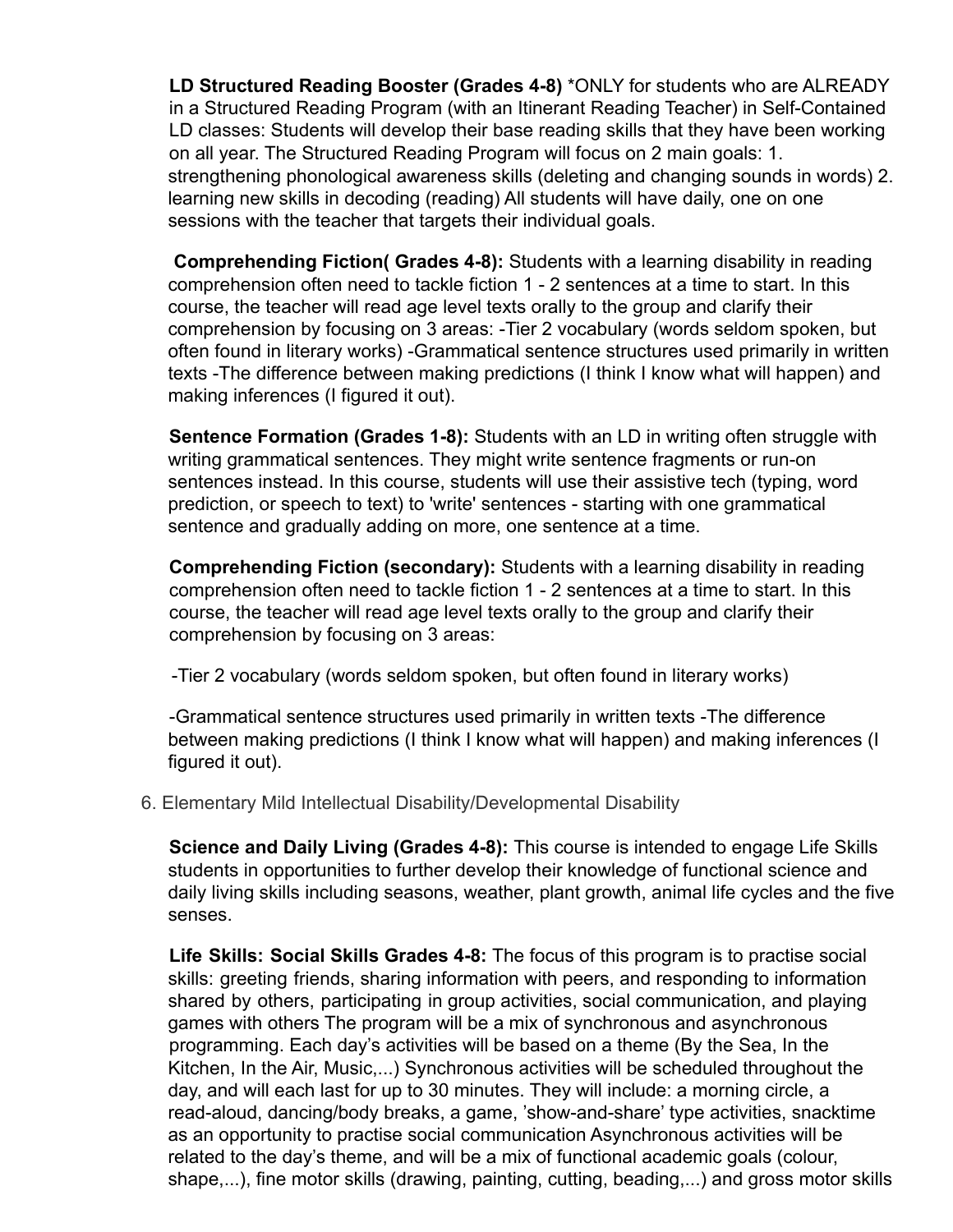(jumping, running, balancing...).

**Life Skills: Music and Art (Grades 4-8):** The focus of this program is to use art and music as vehicles for developing skills outlined in the Carolina curriculum: cognitive, communication, fine motor, gross motor, interpersonal. The program will be a mixture of synchronous and asynchronous activities. Synchronous activities will be scheduled throughout the day and will last up to 30 minutes each. Every activity will be a music activity (singing, playing, dancing, chanting,...) or an art activity (colouring, drawing, tracing, sculpting,...) Be prepared to get loud and to get messy.

**Numeracy Review (Grades 4-8):** Students work through various numeracy skills that build on one another, one per day including: counting to 10; counting by 1s and 2s; using a number line; base 10 number systems; counting on; making addition sentences; subitizing; fact triangles; addition and subtraction from 10.

**Literacy Review (Grades 4-8):** Students will complete literacy activities focusing on phonemic awareness; skills will build on each other as students progress through the lessons. Topics include: the alphabet, words that begin with the letter...; diagraphs; rhyming; alliteration; ending sounds; word games (scrabble, boggle); segmenting words; vowel sounds.

**Functional Literacy-Life Skills (Grades 4-8):** This course is intended for Life Skills students who are a person with a Mild Intellectual Disability or a Developmental Disability to help further their functional literacy development. All lessons will be tailored for each student's specific IEP, strengths and needs. Focus areas will include but are not limited to: sight words, reading decoding and comprehension, phonemic awareness, ordering and sequencing ideas and events. Students will develop their technology skills and learn more about using Google Suite i.e., Speech to text, listening to the text they have written etc. There will be a balance of reading and writing in this program. This course will include synchronous and asynchronous learning. Synchronous learning will include google meet live video lessons and activities. These live video sessions will be based on student need and will include whole group sessions and one on one and small group lessons. Asynchronous learning activities will be used to reinforce the learning from our live video sessions.

**Science and Daily Living (secondary):** This course is intended to engage Life Skills and Community Pathways Program students in opportunities to further develop their knowledge of functional science and daily living skills including seasons, weather, plant growth, animal life cycles and the five senses.

**Functional Academics (secondary):** Literacy/Numeracy Focus on language and communication goals and numbers and numeracy goals Culinary Skills Daily synchronous and asynchronous learning activities focused on using tools in the kitchen and making healthy choices Personal Life Skills Daily synchronous and asynchronous learning activities focused on cause and effect, personal grooming and independent eating skills.

**Physical Education and the Arts (secondary):** A combination of indoor and outdoor activities to keep students engaged and active Social Skills and Exploring our World Daily synchronous and asynchronous learning to improve social skills by exploring nature and the world around us.

7. Blind / Low Vision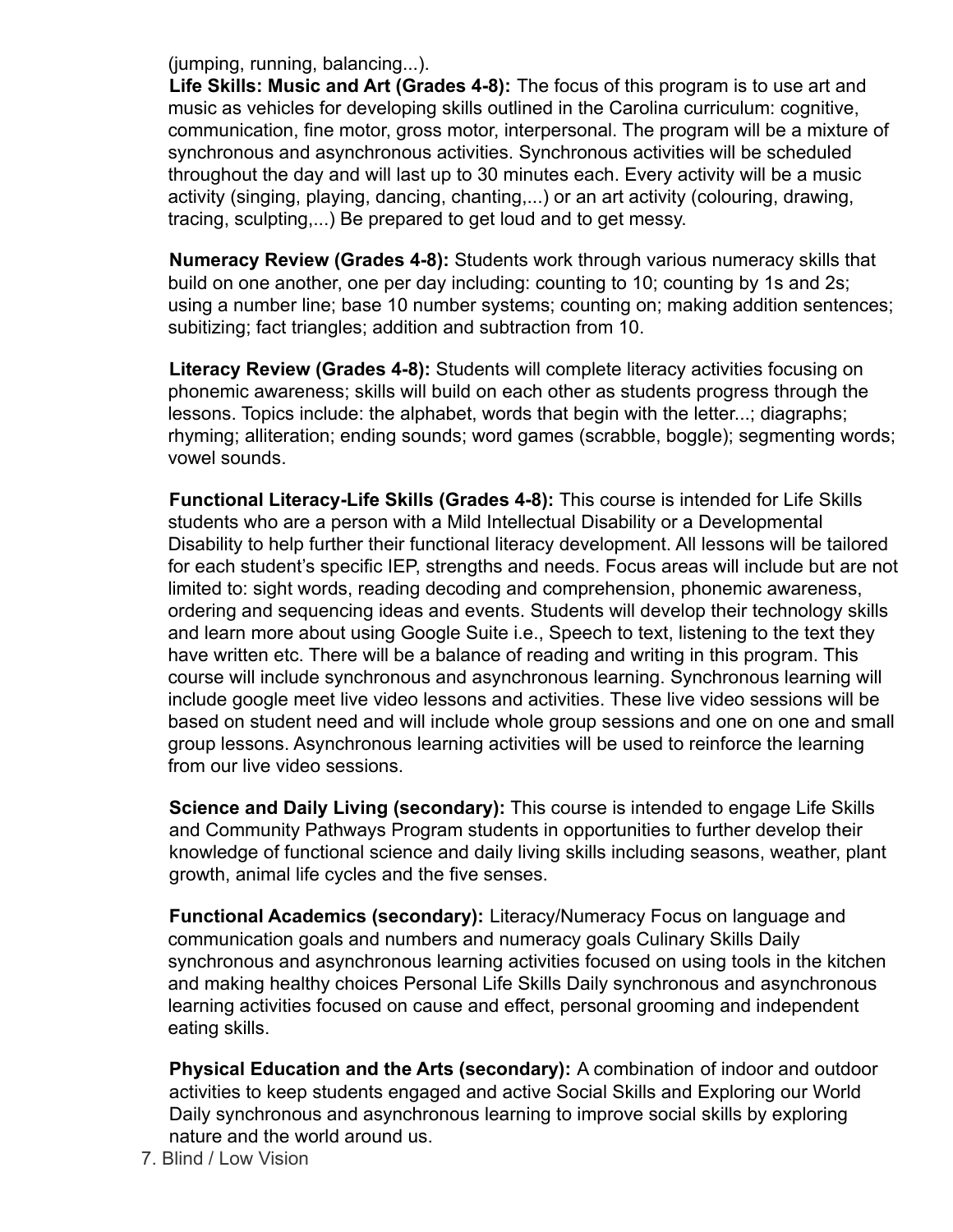**Summer Learning for Students with Vision Loss (Grades 1-12):** This program would provide opportunities for students to interact with other students who have vision loss, and to have a safe space to learn and have some fun using games and activities which are accommodated to the students' learning needs.

8. Deaf and Hard of Hearing

**Learning American Sign Language - Beginner (Grades 4-12):** An opportunity for Deaf and Hard of Hearing students to learn the beginner level of American Sign Language (ASL) skills, Deaf Culture and history. Beginner ASL skills will encompass a basic conversation level with vocabulary for school and home. Students will gain a general understanding of the role of ASL in Deaf people's lives and a broad introduction to the information about the Deaf community.

3. **2021-22 School Year** - Plans are underway for the 2021-22 school year to offer two learning models: in-person and remote. Parents/guardians may select remote learning by completing the registration form (sent via email to all families) by June 1st. Elementary schools will be organized with in-person and remote classes, while secondary students will be transferred to a virtual school.

Elementary Schools will run a regular school day with the return of rotary/ subjects taught by specialists (where applicable), small group instruction opportunities, and experiential or hands-on learning.

Students will take two courses a day, 150 minutes in length each, 5 days a week and both courses in-person (or synchronous for remote learners).

With Public Health plans to have students aged 12+ fully vaccinated prior to the start of school, we hope to see a return to school life that includes athletics, co-curricular activities and a breadth of program opportunities. In addition, we hope to see a return to the semester format (4 courses) for the second semester.

Special Education Services will be reviewing registrations for remote learning and determining which self-contained classes will be needed in remote, as well as the impact on classes in-person.

4. **Student Transitions** - During this period of remote registration, student transitions have been paused to ensure we have the most up-to-date information on placement/location. Once the registration process closes (tonight) and class assignments complete, school and SES staff will develop a transition plan to support a student's change in class/school. In addition, schools are planning for supports in late August to ensure a smooth transition into the new school year for students with special education needs. Those supports are organized by the school and may look

#### a little different from school to school or student to student, based on individual needs. 5. **Special Athletes Track Meet - update**

- Runs from June 14-18
- We have guest speakers for each day of the event: Stuart Millar, Ryan Special Olympics Ambassador, Carmelina Moscato - three-time Olympic Medalist, Terry Dunfield - former TFC player and Dashawn Williams - future Paralympian.
- We have 66 class registrations which include nearly 500 athletes ranging from JK to CPP. ●
- O Canada, Athlete's Oath and Land Acknowledgment videos have been submitted from 15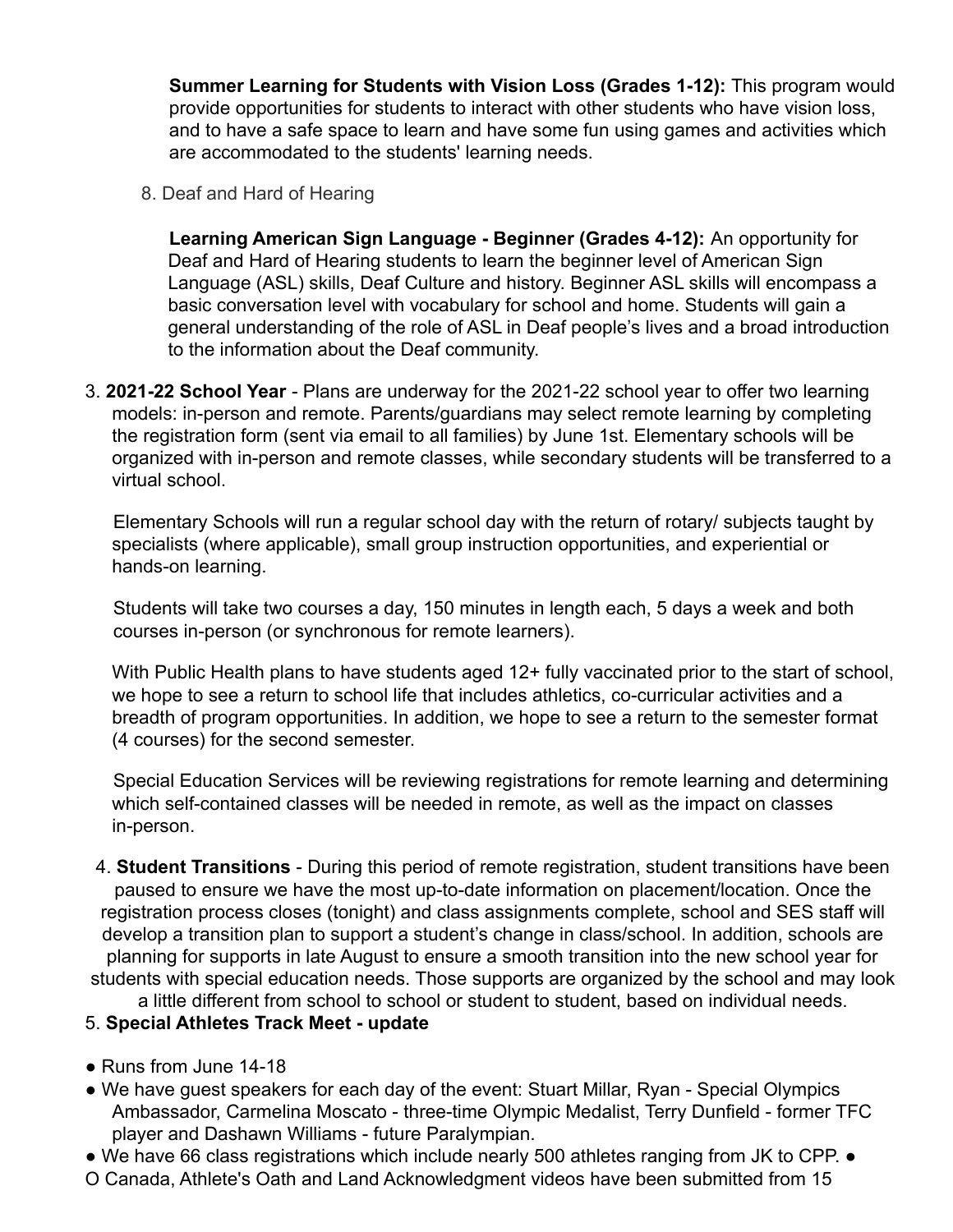different classes.

● Ribbons have been mailed to schools and to homes of our virtual students including brailled ribbons for our BLV students.

#### 4.2 Association Reports

M. Dockeray reported that this week is National AccessAbility Week.

A. Brindle reported that LDAHH is running a variety of summer programs this year for students with learning disabilities. We have literacy and numeracy programs running daily for one hour a day for three weeks each in both July and August, as well as a two-week social skills program. Our Youth 2 Youth program is gaining momentum and creates a safe space for youth aged 14-25 to share their experience of living with learning disabilities and just get to connect with like-minded individuals. The next Stronger Together meeting for Y2Y is on June 9th.

We are also working with the LDA Chapters across Ontario to run a Parent Conference on LDs online in August. More information is available on www.ldahh.ca.

At this point in the meeting Superintendent Ruddock wanted to express her gratitude to all SEAC members for their support as she begins her new portfolio as Superintendent of Special Education.

#### 4.3 Trustee Reports

T. Ehl Harrison reported that the hiring processes for three superintendents and Director of Education are now complete. We welcome Dean Barnes, Claire Proteau, and Aiman Flahat. We also look forward to welcoming Curtis Ennis as the new Director of Education. (From press release: Ennis' career portfolio during the past 22 years has included a variety of senior leadership positions with the Toronto District School Board, Canada's largest school board, as well as the Ontario Ministry of Education. Ennis began his career as a primary teacher and advanced through various leadership roles as a Superintendent of Education with increasing responsibilities. He is currently the Associate Director, Equity, Well-Being and School Improvement (Interim). Ennis has led numerous strategic planning initiatives in the TDSB, as well as gaining leadership experience with the Ministry of Education's Toronto and Area Regional Office.)

Halton Education Action 2.0 regarding TVO's expanded mandate for online learning. Trustees hosted a meeting in May, and have conveyed concerns to the Minister.

Trustees have recently also conveyed concerns to the Minister regarding the delayed release of the de-streamed grade 9 math curriculum.

A report is coming to the Board tomorrow in support of student advocacy for menstrual equity across Ontario.

Before the Board in June are - operational plan, special education plan, education development charges by-law amendment, boundaries for the new Milton SW#11 school, budget.

The Student Trustees and Student Senate just completed their extremely successful Halton Youth Leadership Symposium aimed at students in Grades 7 and 8. Approximately 260 students participated in this virtual event. Keynote speakers included Director Stuart Miller, HDSB Human Rights and Equity Advisor Dr. Jewel Amoah and Dillon Mendes, a Canadian Youth Speaker. There were two rounds of workshops completely designed and delivered by student senators. These included: Current Issues; Equity and Diversity; Financial Literacy and Entrepreneurship; High School Survival Guide; Mental Health, and Public Speaking.